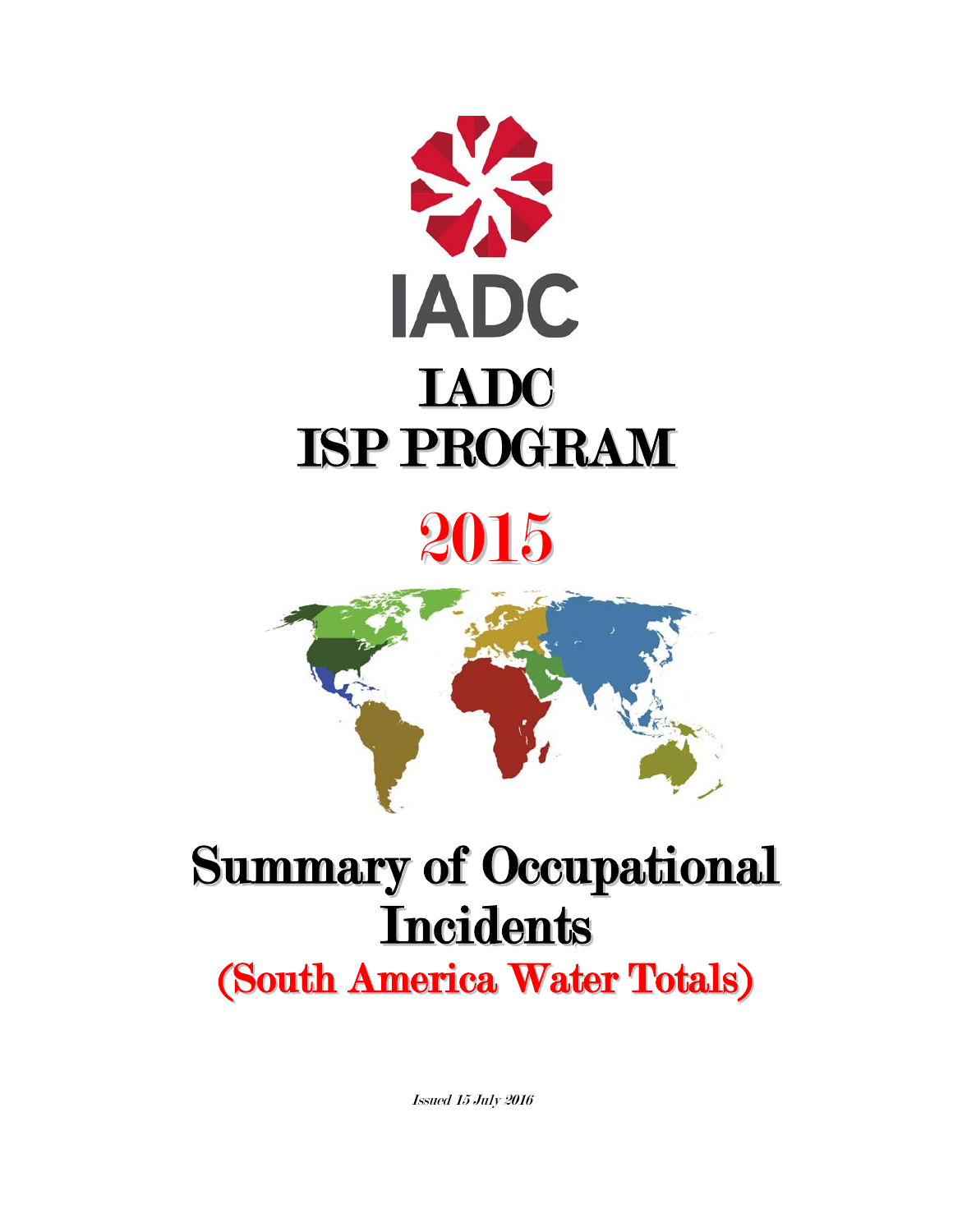

## Table of Contents

**(Table of Contents is Hyperlinked, Just click on Topic & go)**

| South America Water Total Lost Time Incidents by Incident Type (Chart 7)  8     |  |
|---------------------------------------------------------------------------------|--|
| South America Water Total Recordable Incidents by Incident Type (Chart 8) 9     |  |
| South America Water Total Lost Time Incidents by Equipment (Chart 9) 10         |  |
| South America Water Total Recordable Incidents by Equipment (Chart 10)  11      |  |
| South America Water Total Lost Time Incidents by Operation (Chart 11) 12        |  |
| South America Water Total Recordable Incidents by Operation (Chart 12)  13      |  |
| South America Water Total Lost Time Incidents by Location (Chart 13) 14         |  |
| South America Water Total Recordable Incidents by Location (Chart 14) 15        |  |
| South America Water Total Lost Time Incidents by Time in Service (Chart 15)  16 |  |
| South America Water Total Recordable Incidents by Time in Service (Chart 16) 17 |  |
| South America Water Total Lost Time Incidents by Time of Day (Chart 17) 18      |  |
| South America Water Total Recordable Incidents by Time of Day (Chart 18) 19     |  |
|                                                                                 |  |
|                                                                                 |  |
|                                                                                 |  |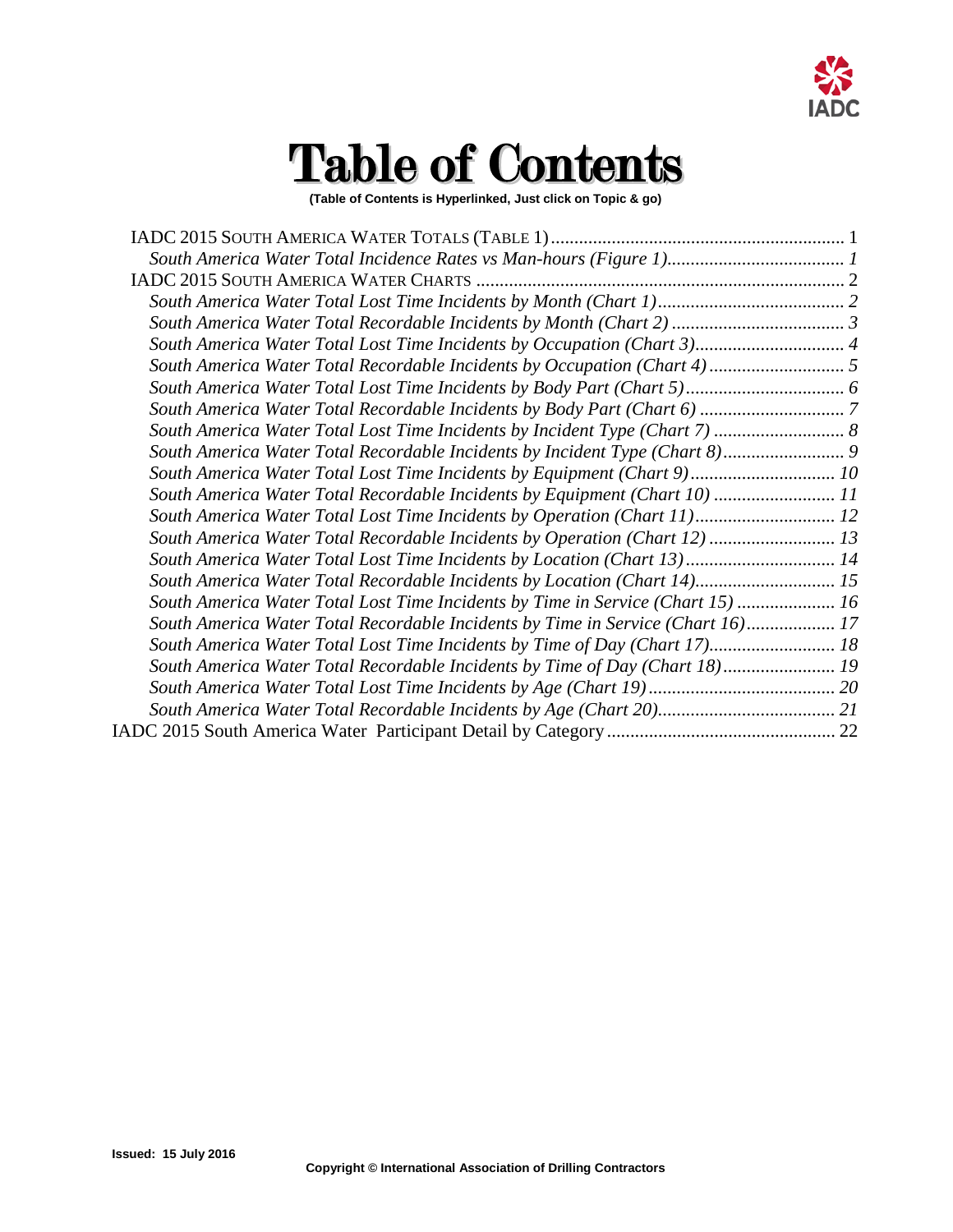

### <span id="page-2-0"></span>**IADC 2015 South America Water Totals (Table 1)**

|                                          | Total      |
|------------------------------------------|------------|
| Total Man-hours                          | 19,218,896 |
| <b>Total Medical Treatment Incidents</b> | 12         |
| <b>Total Restricted Work Incidents</b>   | 17         |
| <b>Total Lost Time Incidents</b>         | 21         |
| Total Fatalities                         | 0          |
| <b>Total Recordables</b>                 | 50         |
| <b>MTO Incidence Rate</b>                | 0.12       |
| <b>RWC Incidence Rate</b>                | 0.18       |
| <b>LTI Incidence Rate</b>                | 0.22       |
| <b>LTI Frequency Rate</b>                | 1.09       |
| <b>DART Incidence Rate</b>               | 0.40       |
| <b>DART Frequency Rate</b>               | 1.98       |
| Recordable Incidence Rate                | 0.52       |
| Recordable Frequency Rate                | 2.60       |

**Companies Reporting: Water – 13**

Medical Treatment Incidence Rate = MTOs X 200,000 Restricted Work Incidence Rate = RWCs X 200,000<br>Lost Time Incidence Rate = LTIs + FTLs X 200,000 Lost Time Incidence Rate = LTIs + FTLs X 200,000 Lost Time Frequency Rate = LTIs + FTLs X 1,000,000<br>DART Incidence Rate = LTIs + RWC X 200,000 DART Frequency Rate = LTIs + RWC X 1,000,000 DART Incidence Rate = LTIs + RWC X 200,000 DART Frequency Rate = LTIs + RWC X 1,000,000<br>Recordable Incidence Rate = RCRD X 200,000 Recordable Frequency Rate = RCRD X 1,000,000

Recordable Frequency Rate = RCRD  $X$  1,000,000

<span id="page-2-1"></span>

**South America Water Total Incidence Rates vs Man-hours (Figure 1)**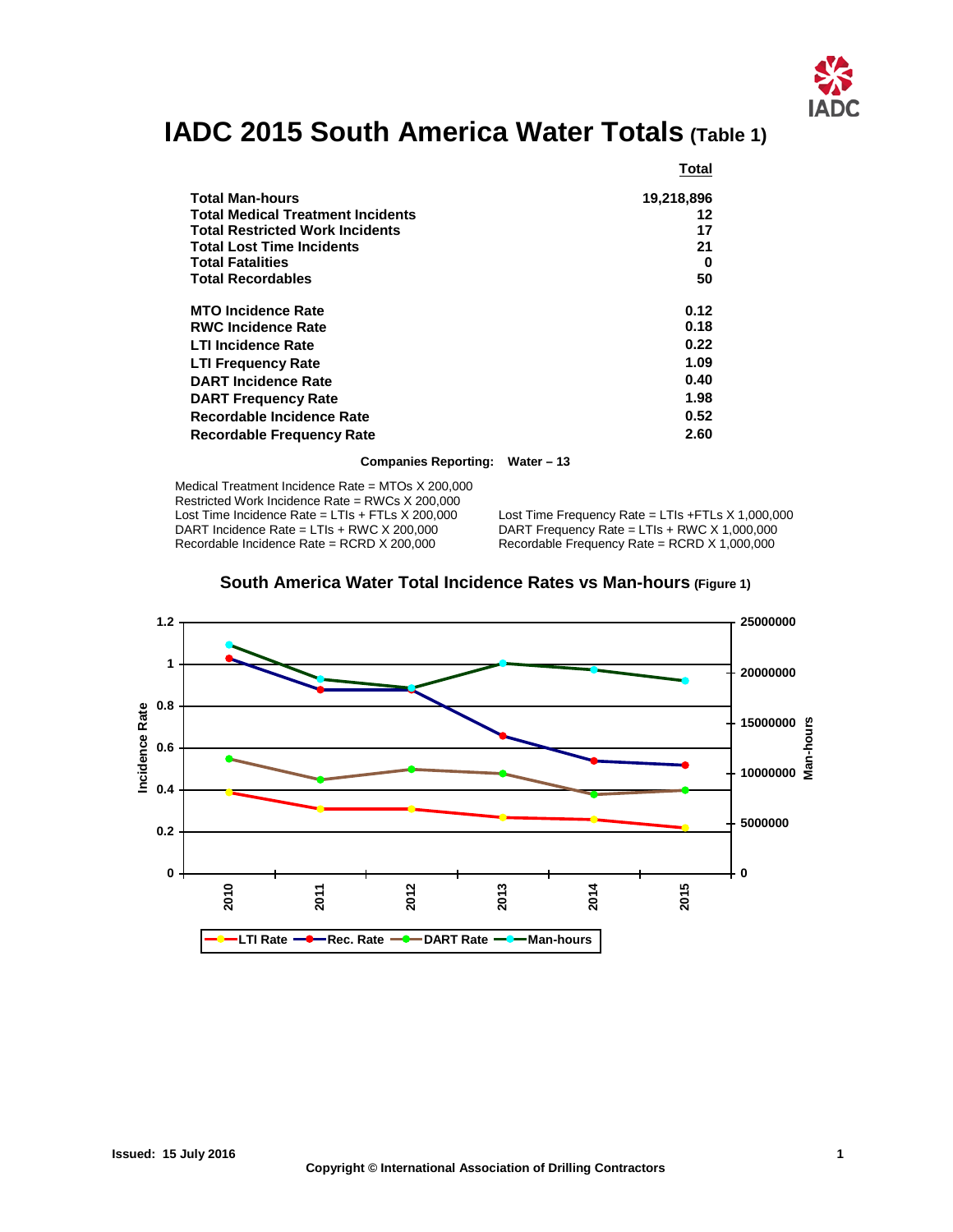

#### **IADC 2015 South America Water Charts South America Water Total Lost Time Incidents by Month (Chart 1) Based on 20 Incidents**

<span id="page-3-1"></span><span id="page-3-0"></span>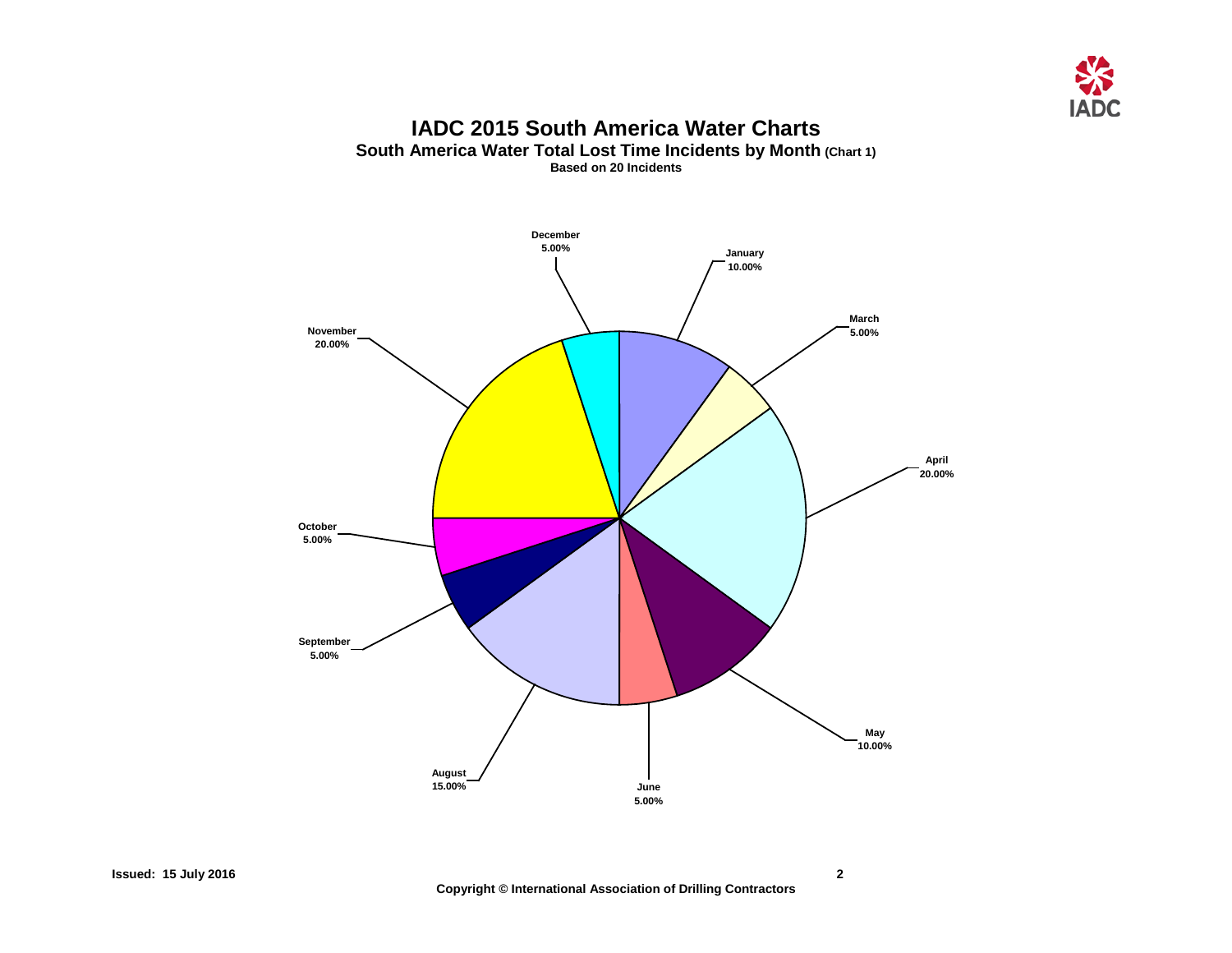

#### **South America Water Total Recordable Incidents by Month (Chart 2) Based on 49 Incidents**

<span id="page-4-0"></span>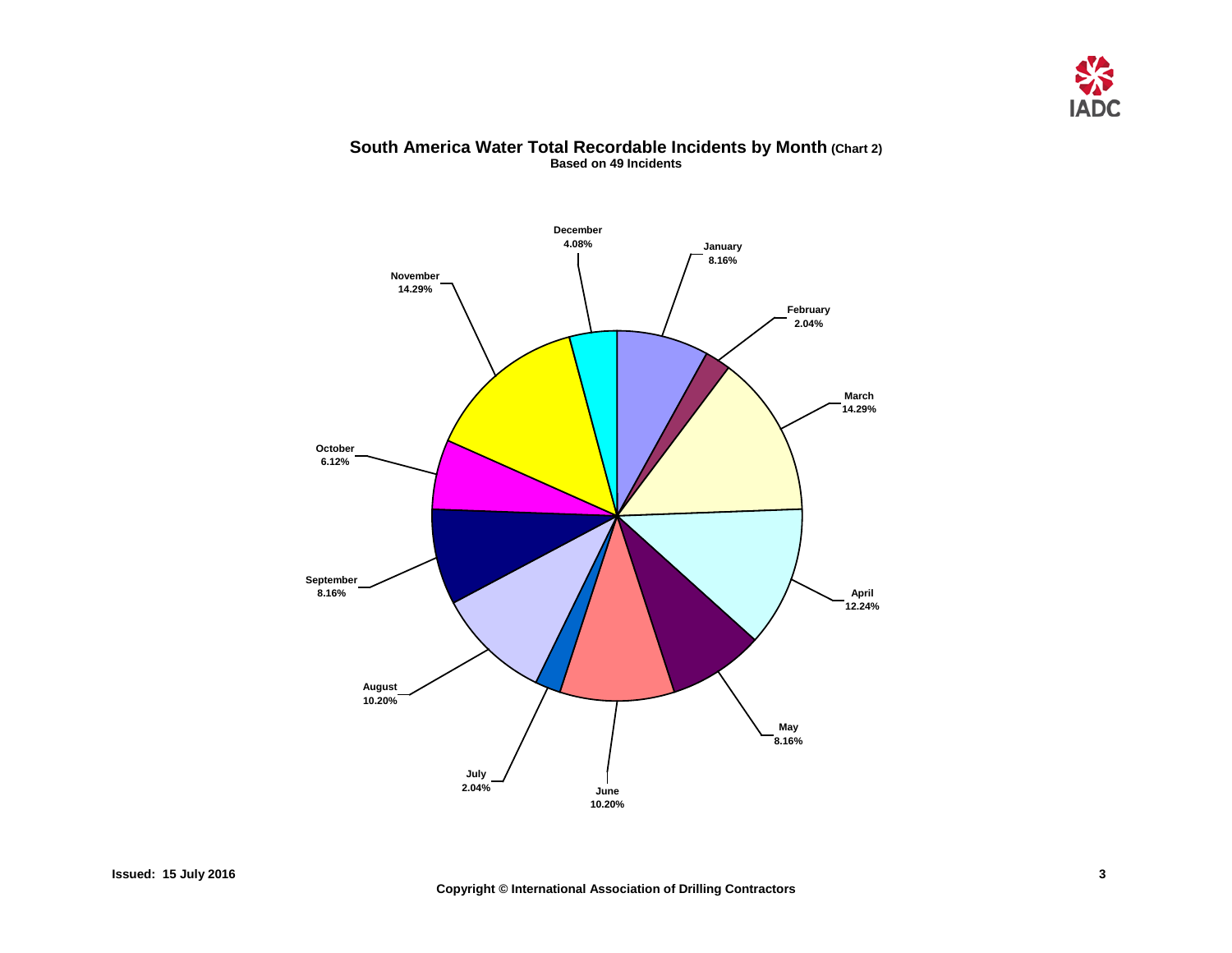

#### **South America Water Total Lost Time Incidents by Occupation (Chart 3) Based on 20 Incidents**

<span id="page-5-0"></span>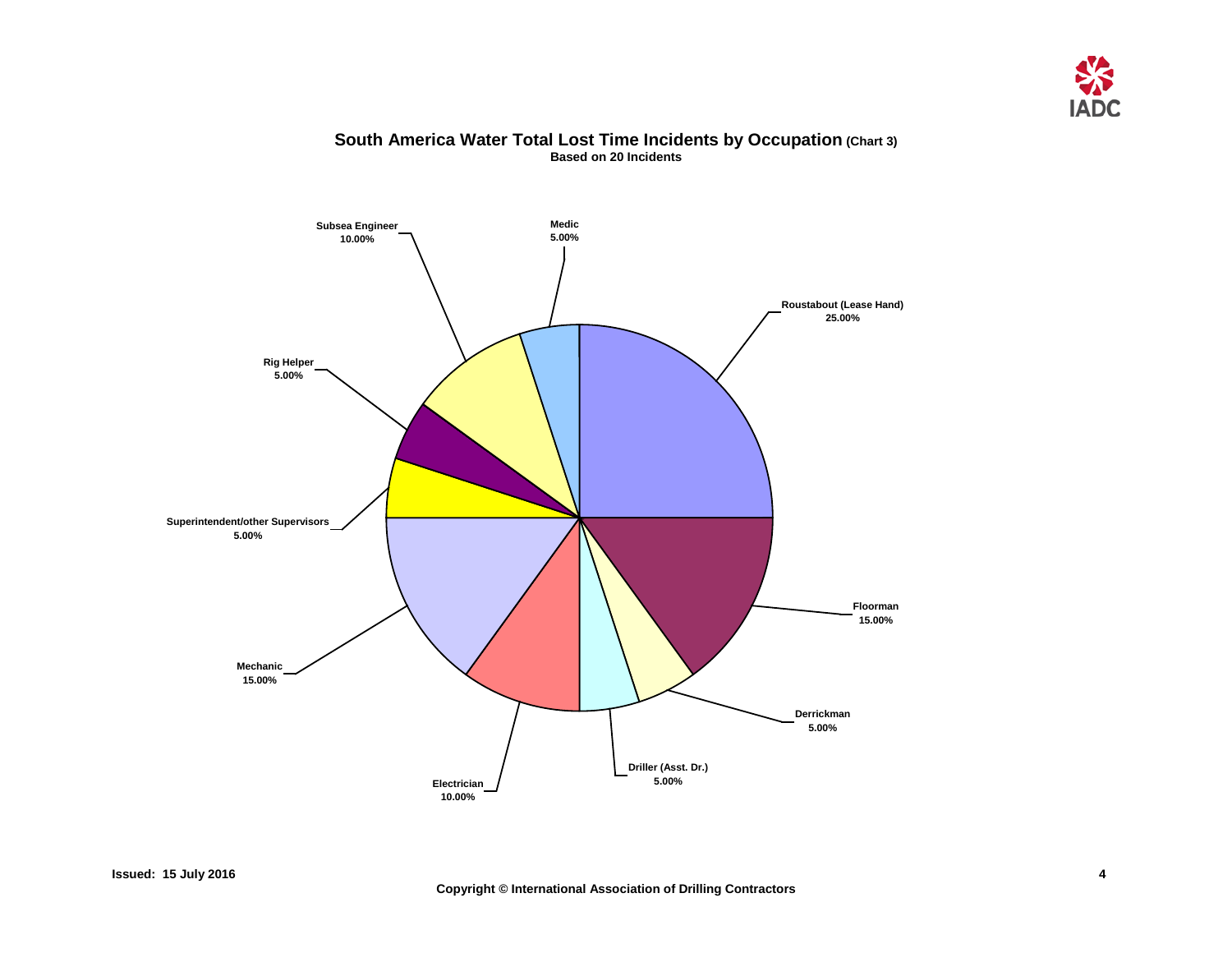

#### <span id="page-6-0"></span>**Catering / Camp Personnel 2.04% Crane / Forklift Operator 2.04% Mechanic 12.24% Electrician 4.08% Driller (Asst. Dr.) 4.08% Floorman 26.53% Derrickman 6.12% Subsea Engineer 8.16% Marine Crew 4.08% Roustabout (Lease Hand) 20.41% Superintendent/other Supervisors 2.04% Rig Helper 2.04% Deck Supervisor (Deck Coordinator) 4.08% Medic 2.04%**

#### **South America Water Total Recordable Incidents by Occupation (Chart 4) Based on 49 Incidents**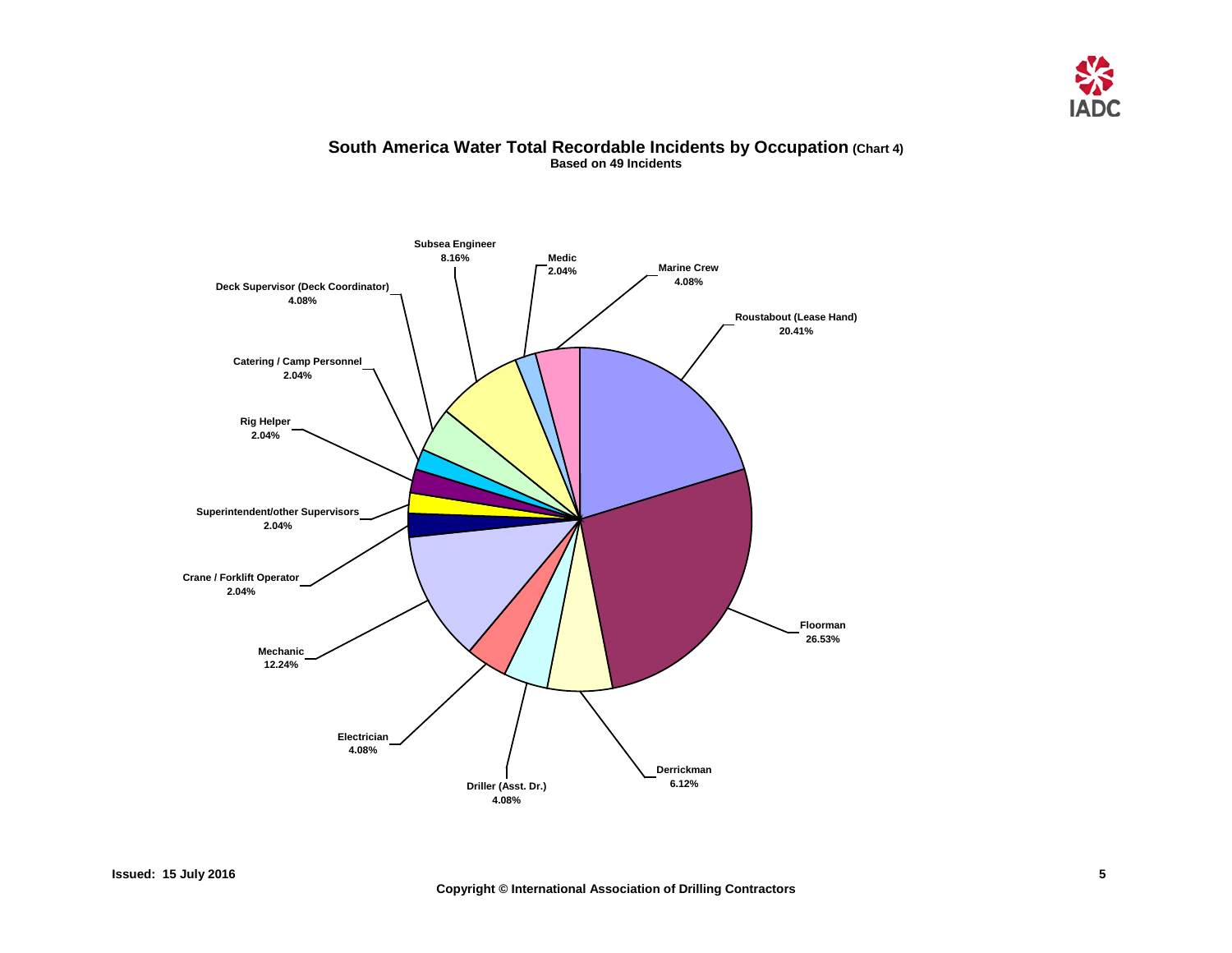

#### **South America Water Total Lost Time Incidents by Body Part (Chart 5) Based on 20 Incidents**

<span id="page-7-0"></span>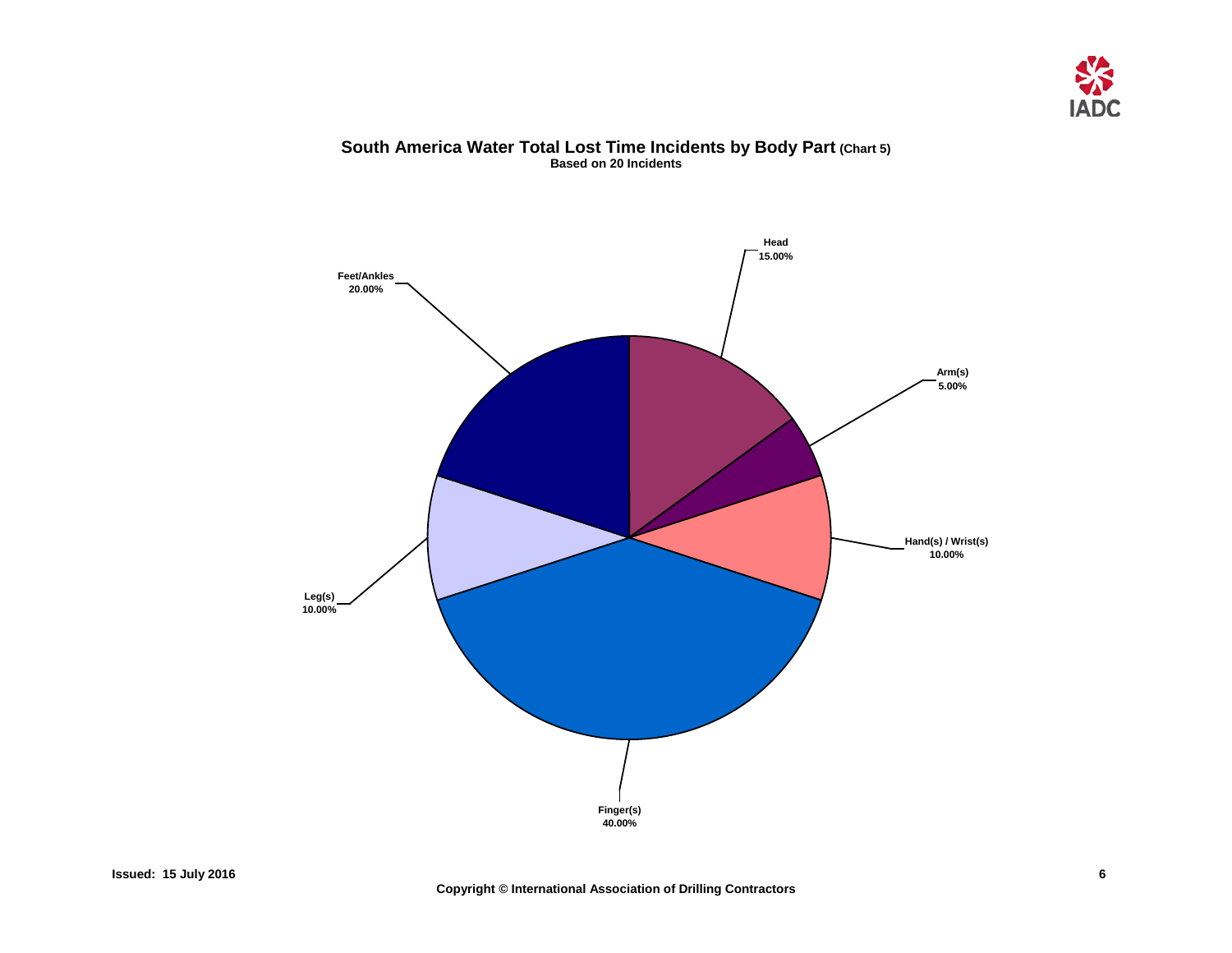

#### **South America Water Total Recordable Incidents by Body Part (Chart 6) Based on 49 Incidents**

<span id="page-8-0"></span>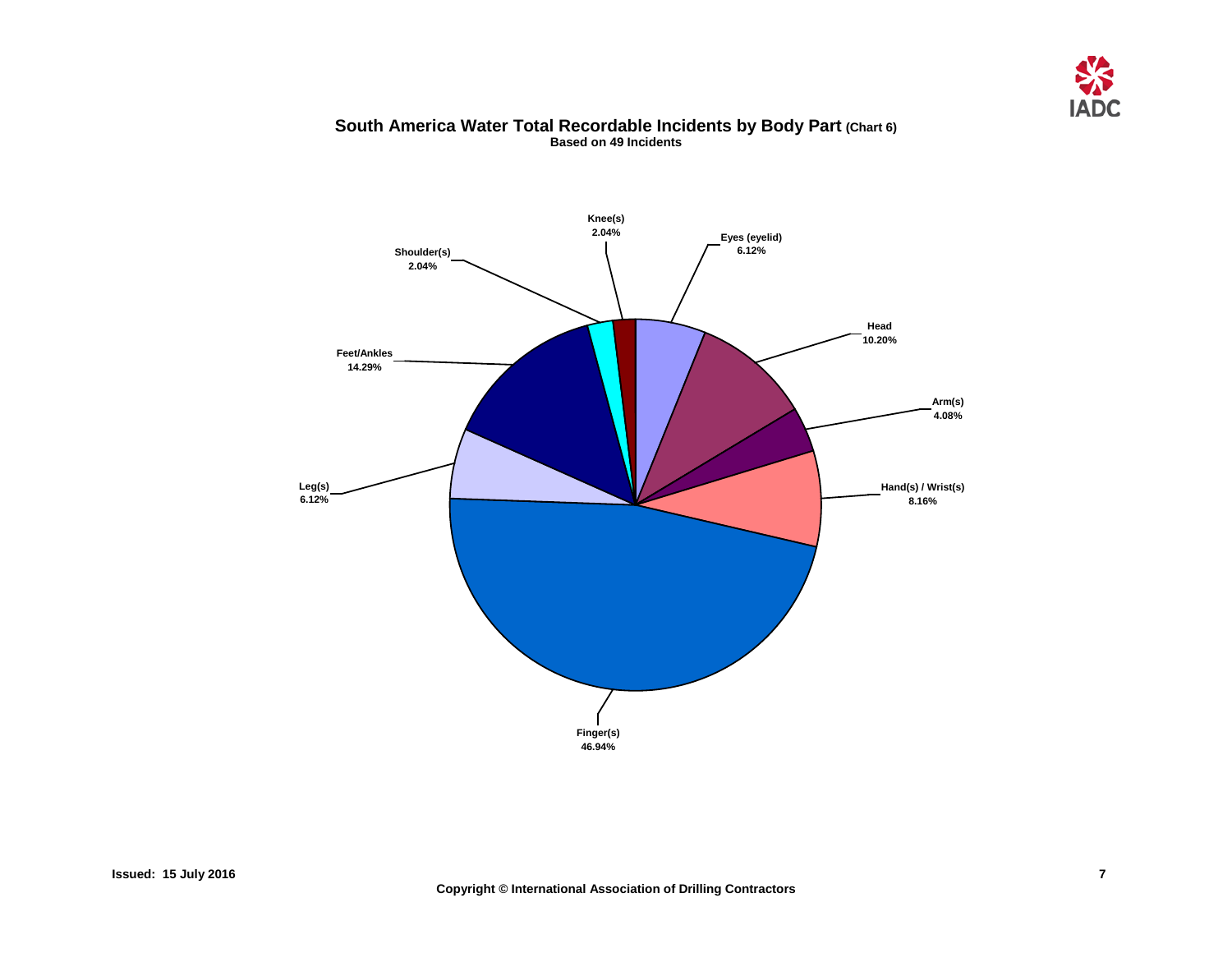

#### **South America Water Total Lost Time Incidents by Incident Type (Chart 7) Based on 17 Incidents**

<span id="page-9-0"></span>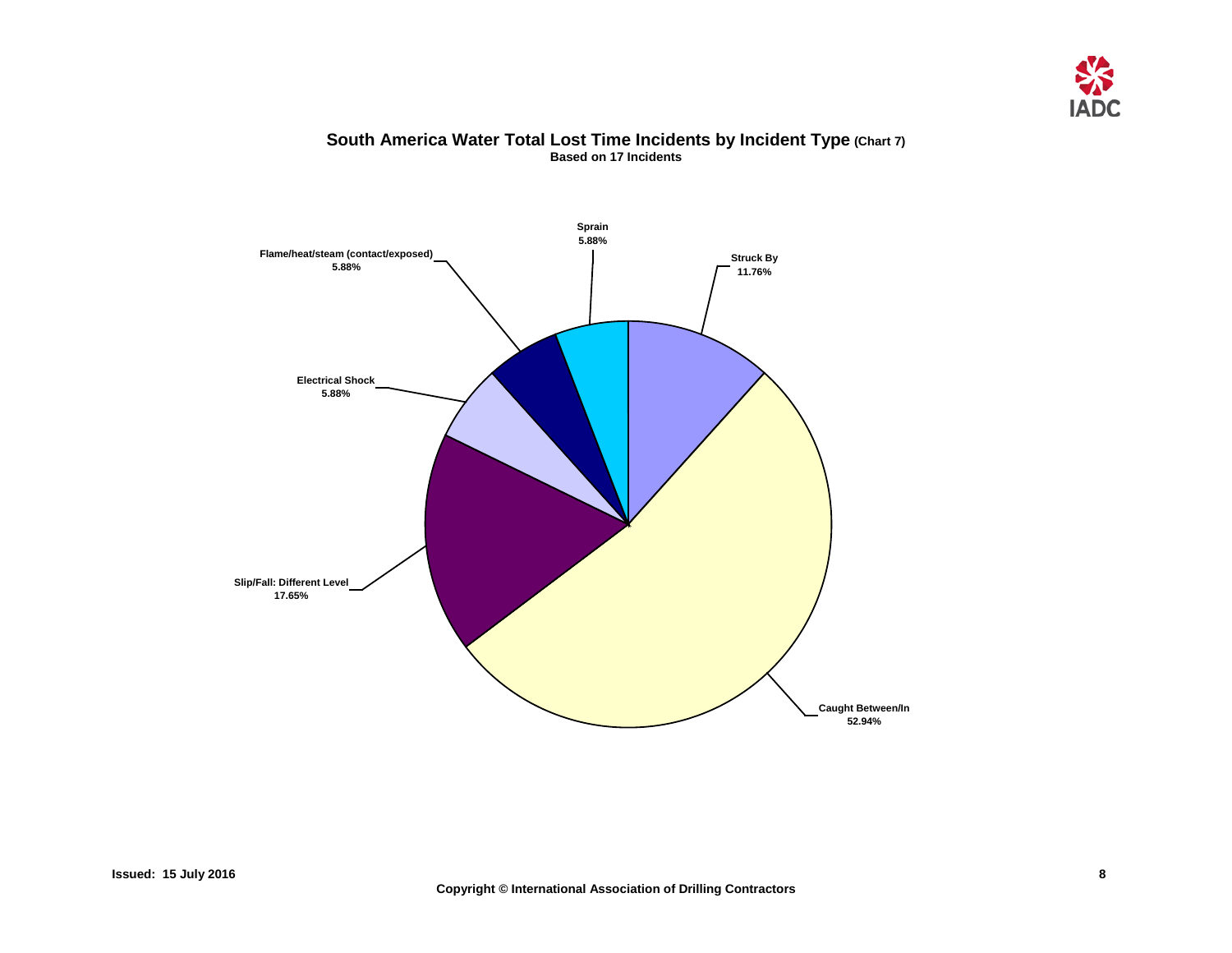

<span id="page-10-0"></span>

#### **South America Water Total Recordable Incidents by Incident Type (Chart 8) Based on 45 Incidents**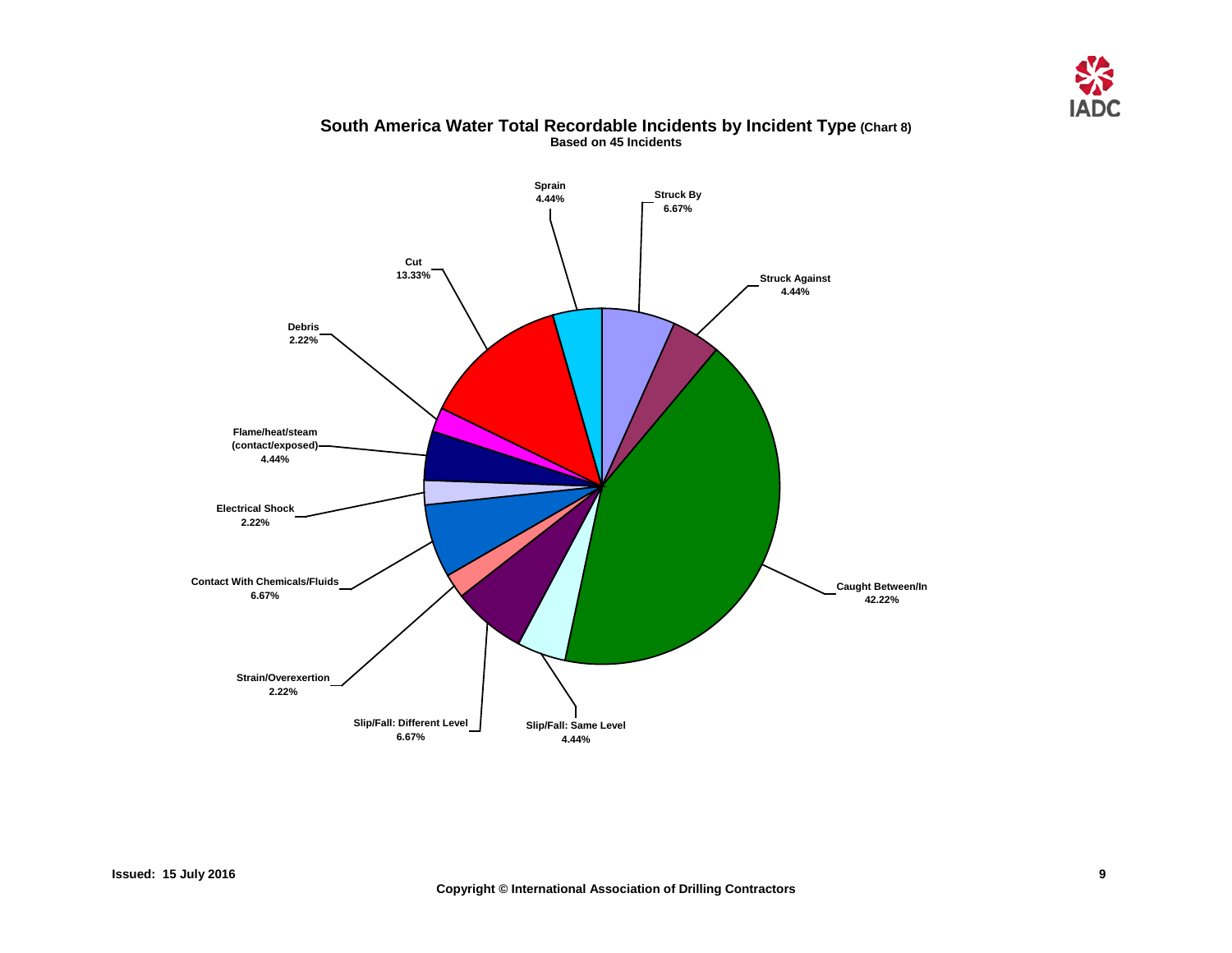

#### <span id="page-11-0"></span>**Boat Cargo (skids, tubulars, containers, etc.) 5.00% Anchor Chains/Cables/Winches 5.00% Material 5.00% Stairs 10.00% Engines/Pumps/Machinery 15.00% Hand Tools: Manual 5.00% Pipes/Collars/Tubulars/Csg. 10.00% Elevators 10.00% Iron Roughneck, Pipe Spinner, etc. 5.00% Crane 5.00% BOP Stack (well head, tree) 10.00% Decks (grating, walkway) 10.00% Slings (rope, cable, chain, web) 5.00%**

#### **South America Water Total Lost Time Incidents by Equipment (Chart 9) Based on 20 Incidents**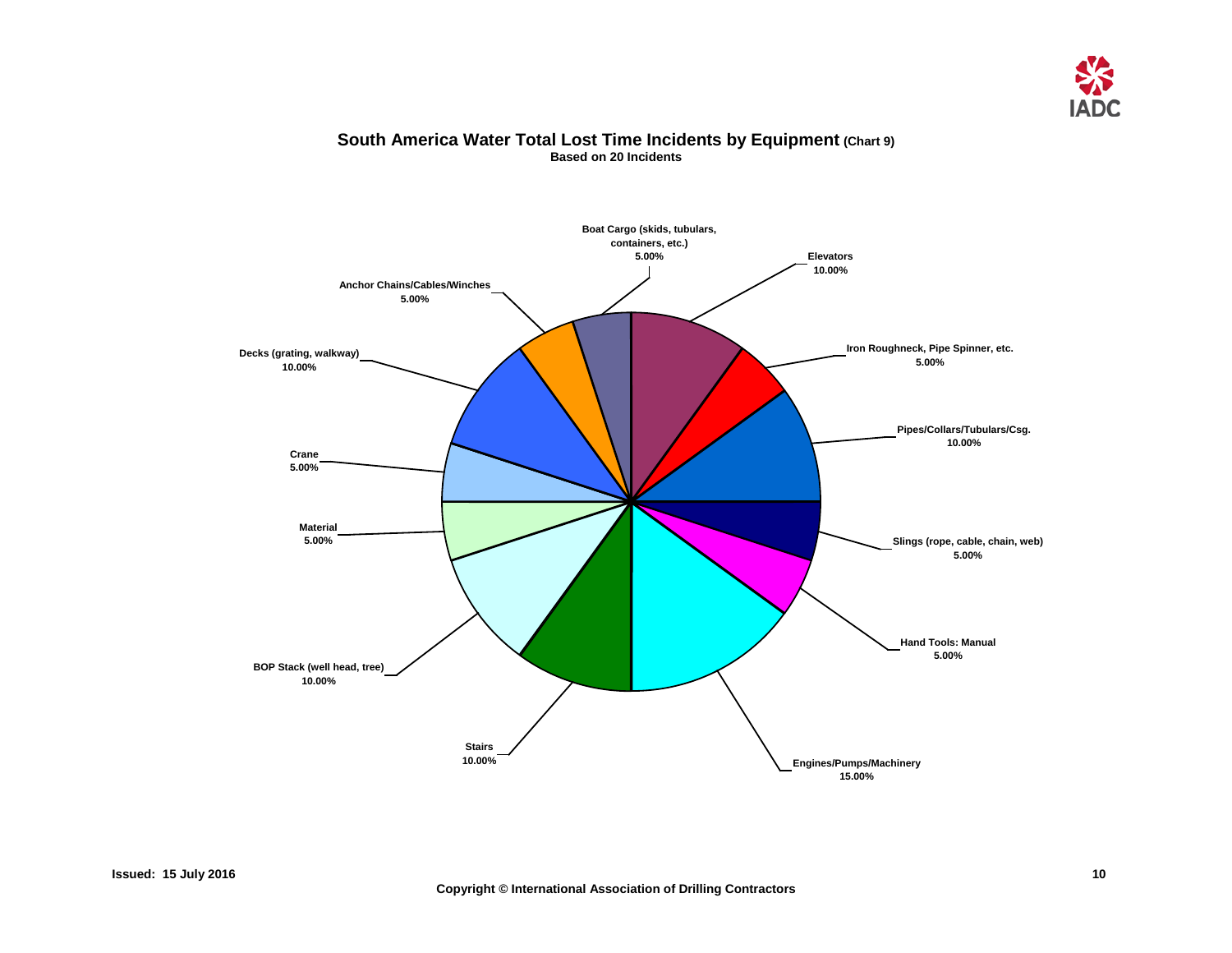

<span id="page-12-0"></span>

#### **South America Water Total Recordable Incidents by Equipment (Chart 10) Based on 49 Incidents**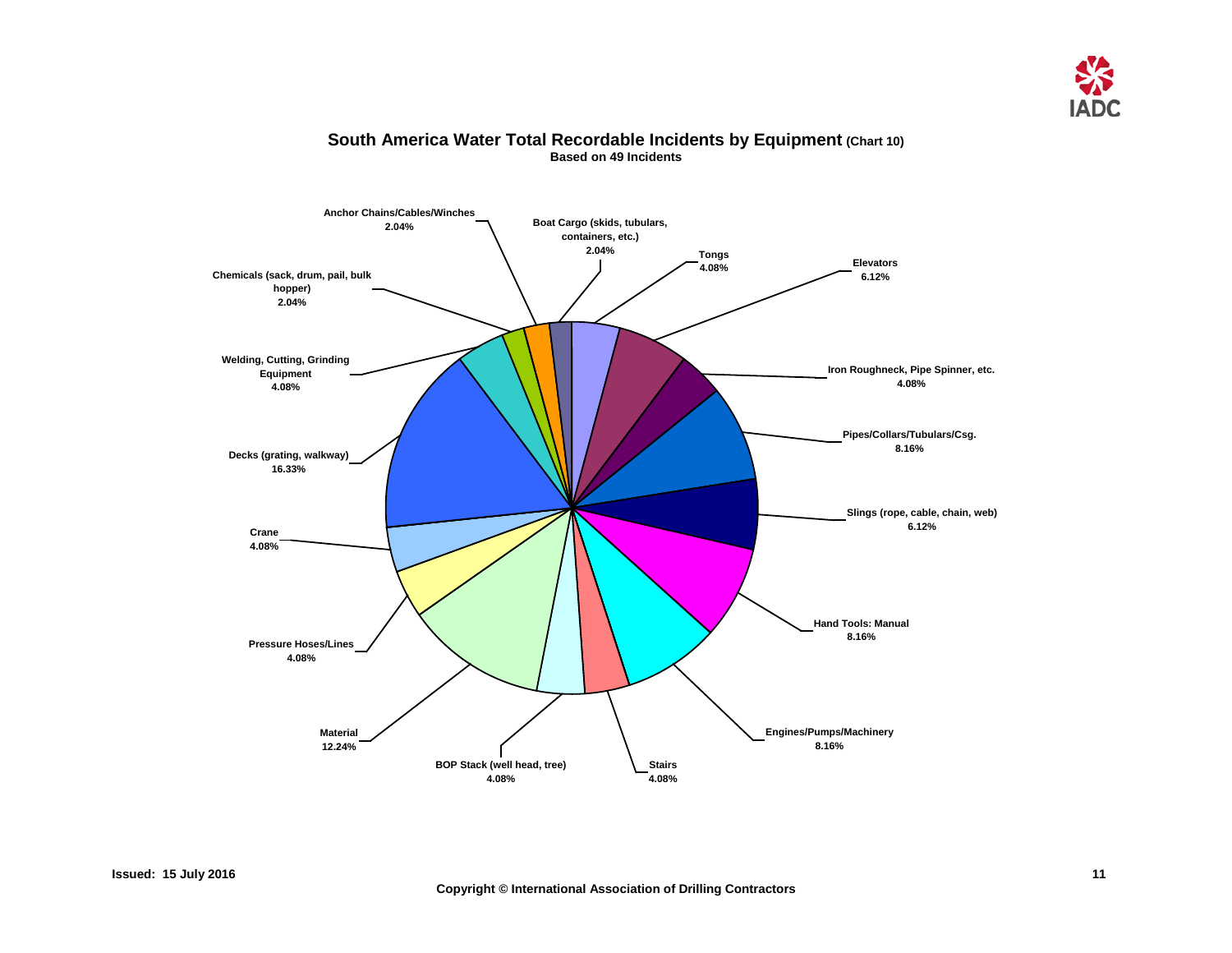

#### **South America Water Total Lost Time Incidents by Operation (Chart 11) Based on 20 Incidents**

<span id="page-13-0"></span>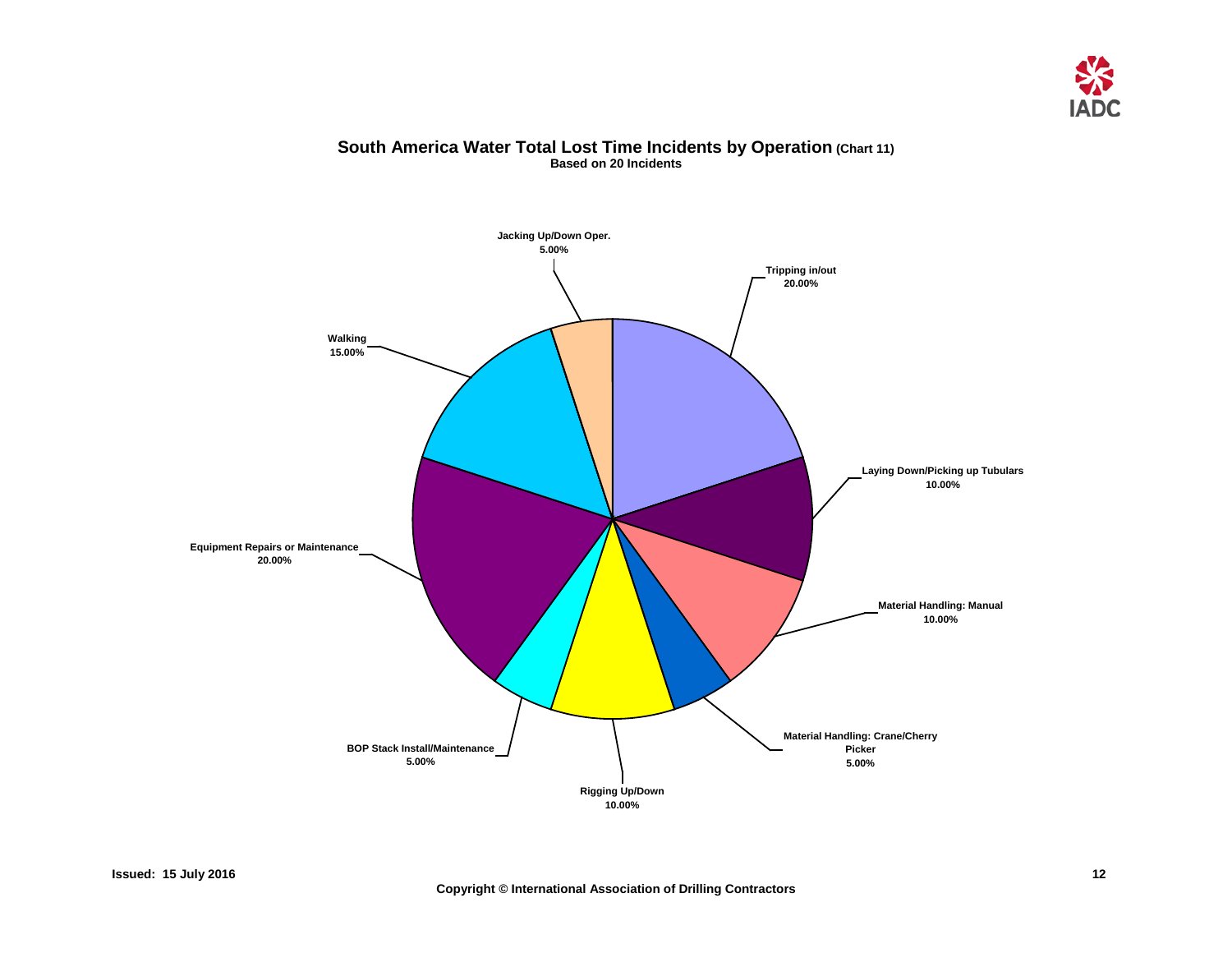

<span id="page-14-0"></span>

#### **South America Water Total Recordable Incidents by Operation (Chart 12) Based on 49 Incidents**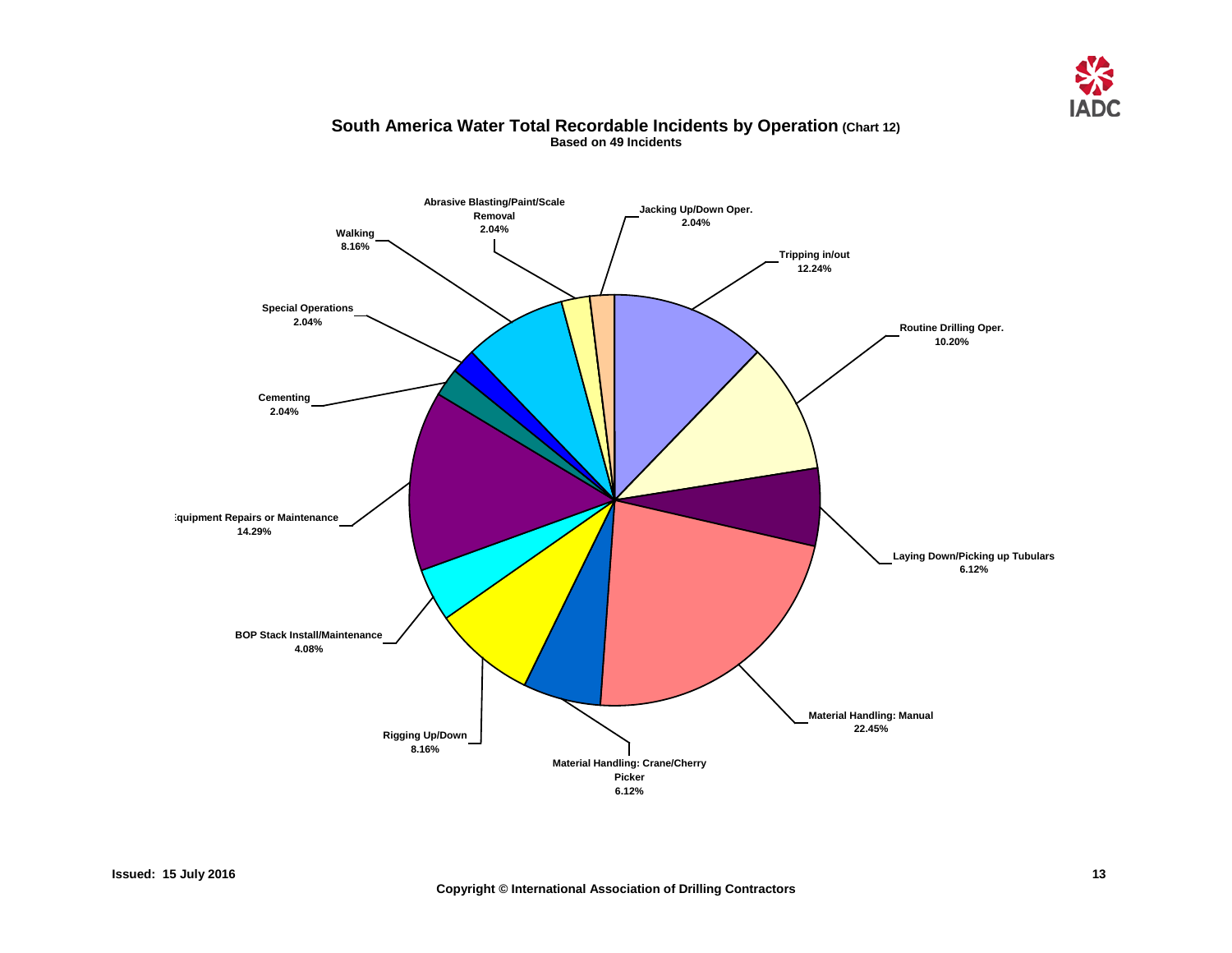

### <span id="page-15-0"></span>**Derrick/Mast 10.00% Pipe Rack/Pipe Deck 15.00% Rig Floor 25.00% Machinery Spaces 5.00% Living/Camp Areas/Accommodations 5.00% SCR/Electrical Room 10.00% Stairs/Ladders 10.00% Rig Pad/Rig Decks 10.00% BOP Stack /well head/tree Area 10.00%**

#### **South America Water Total Lost Time Incidents by Location (Chart 13) Based on 20 Incidents**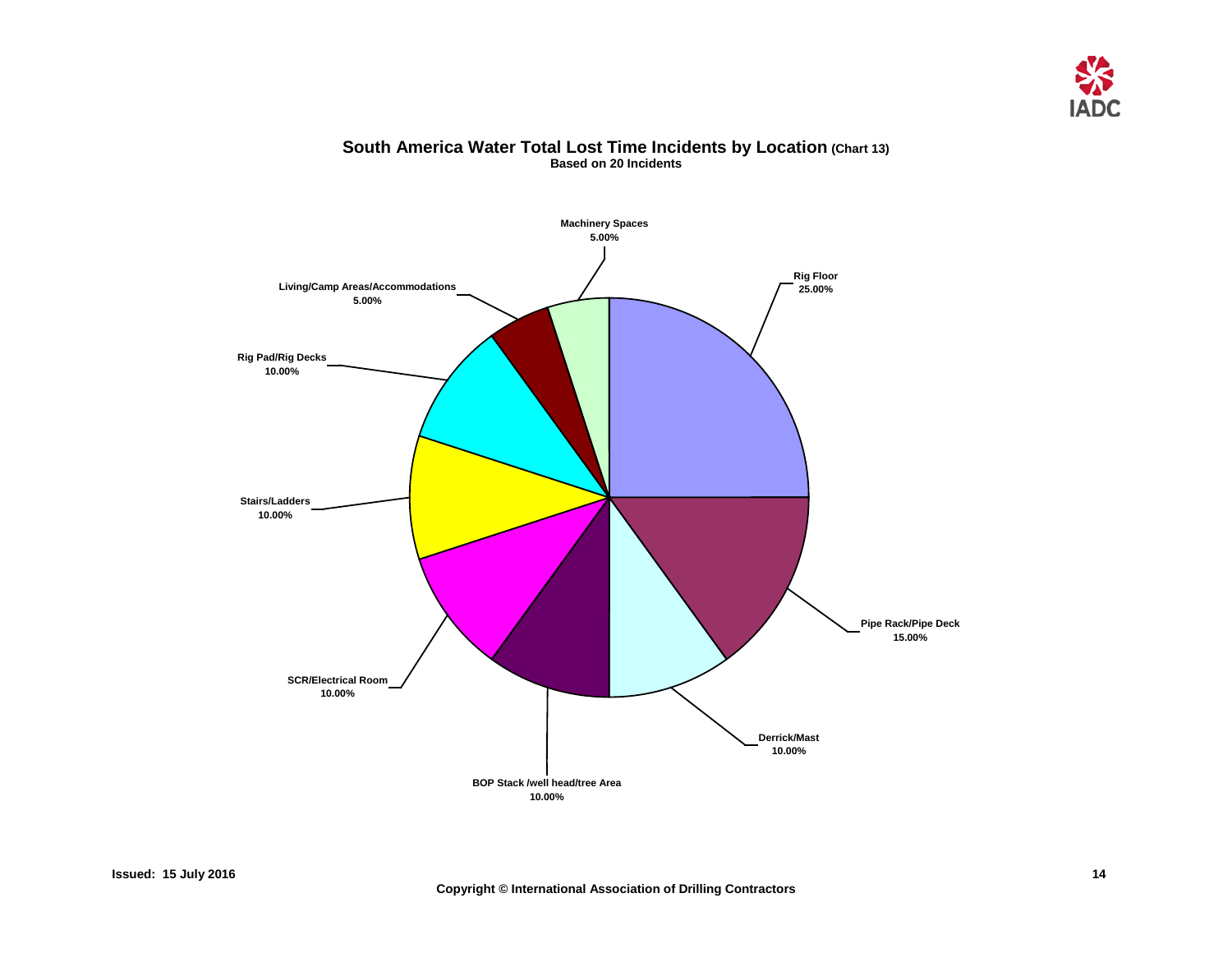

<span id="page-16-0"></span>

#### **South America Water Total Recordable Incidents by Location (Chart 14) Based on 49 Incidents**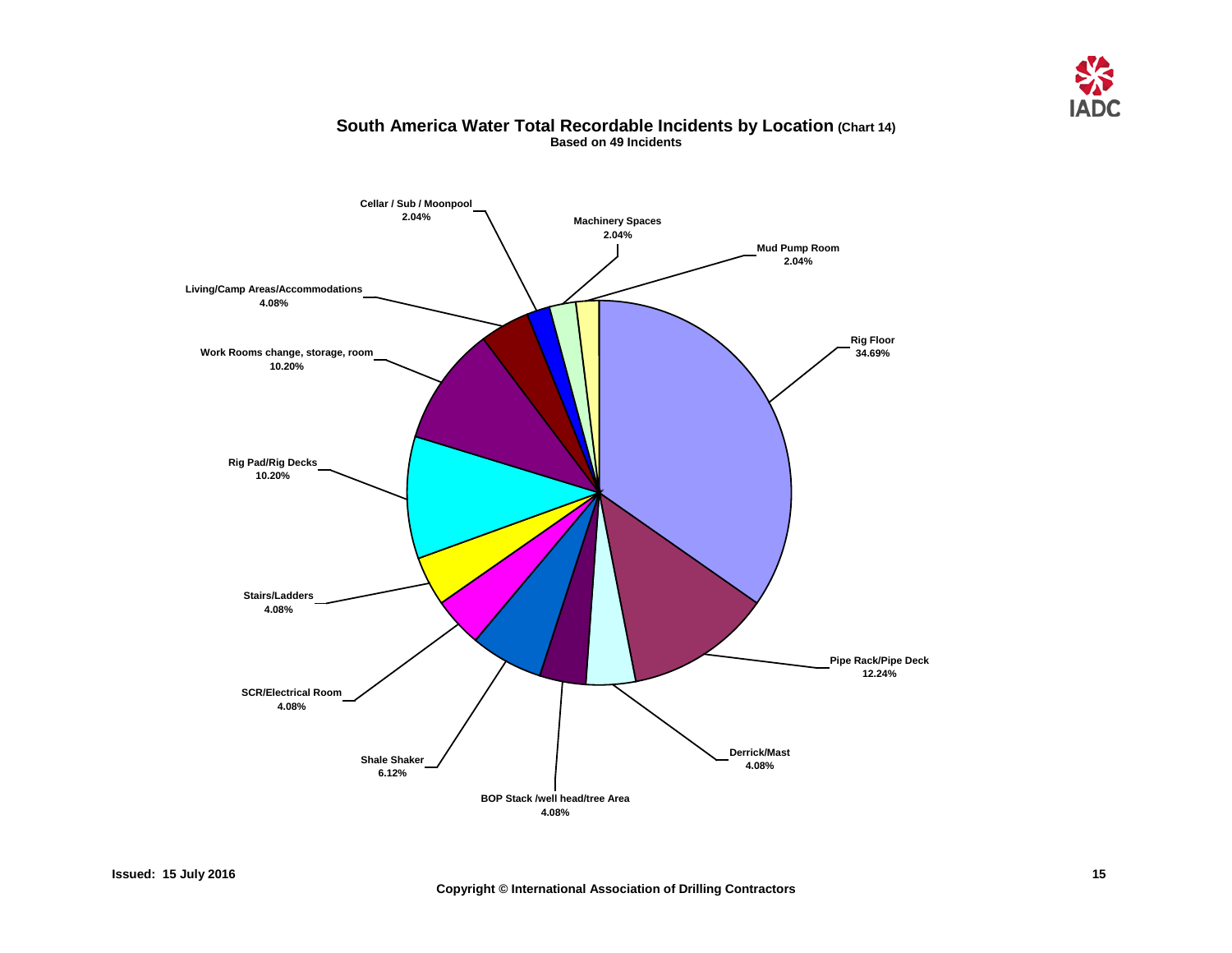

<span id="page-17-0"></span>

#### **South America Water Total Lost Time Incidents by Time in Service (Chart 15) Based on 19 Incidents**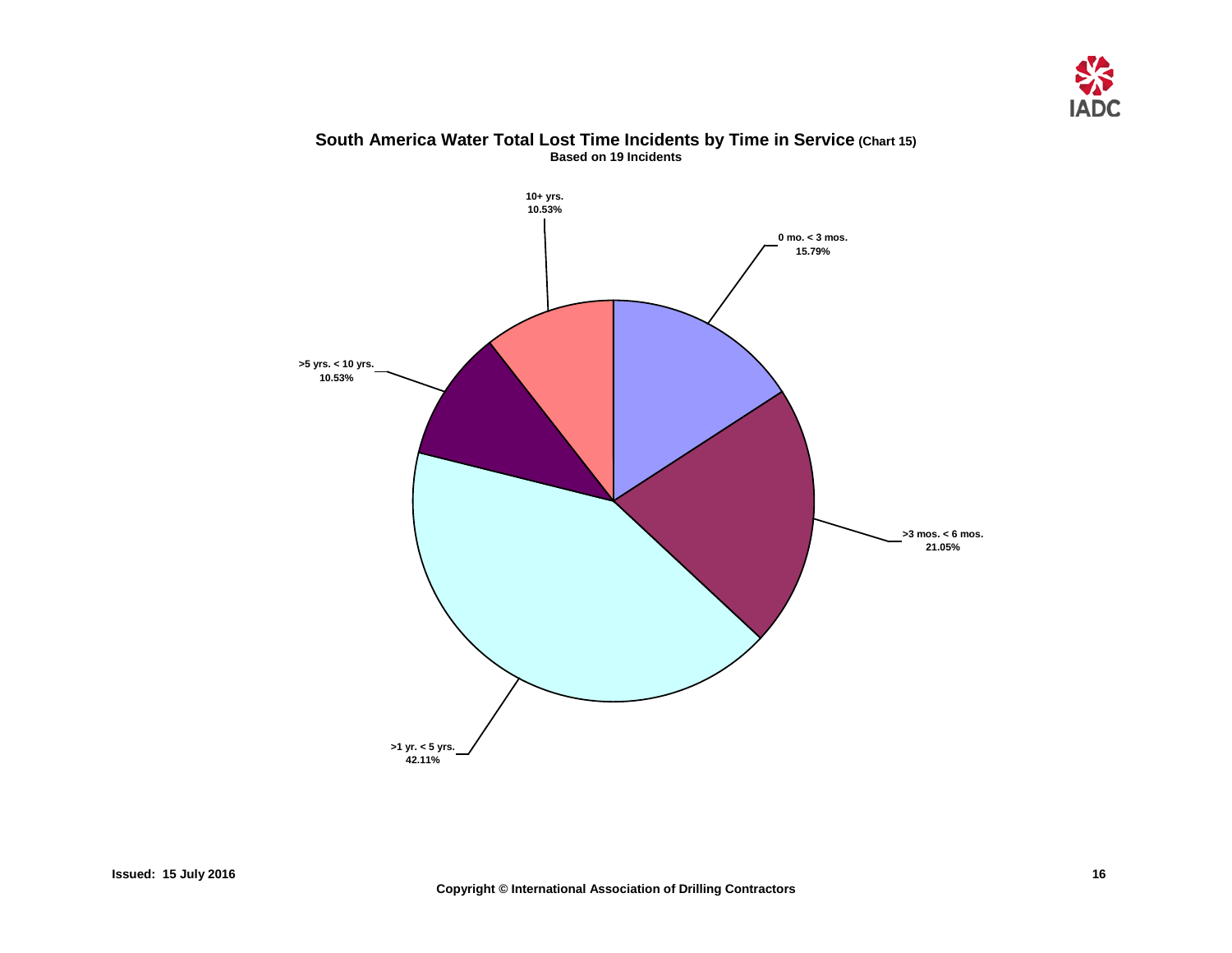

#### **South America Water Total Recordable Incidents by Time in Service (Chart 16) Based on 46 Incidents**

<span id="page-18-0"></span>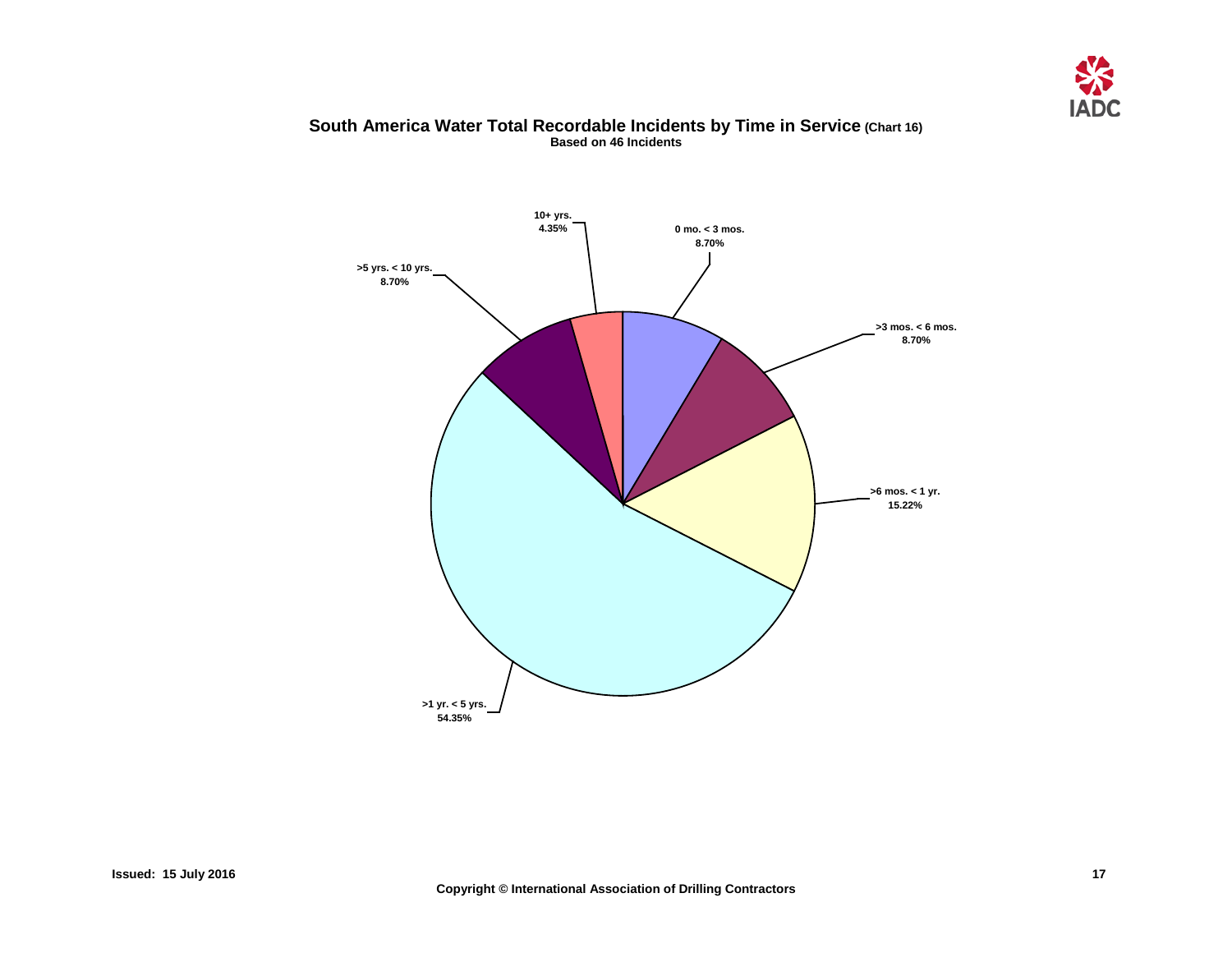

#### <span id="page-19-0"></span>**11:00 5.00% 10:00 5.00% 4:00 5.00% 2:00 5.00% 21:00 5.00% 17:00 10.00% 16:00 15.00% 15:00 10.00% 13:00 5.00% 1:00 5.00% 9:00 15.00% 14:00 5.00% 20:00 10.00%**

#### **South America Water Total Lost Time Incidents by Time of Day (Chart 17) Based on 20 Incidents**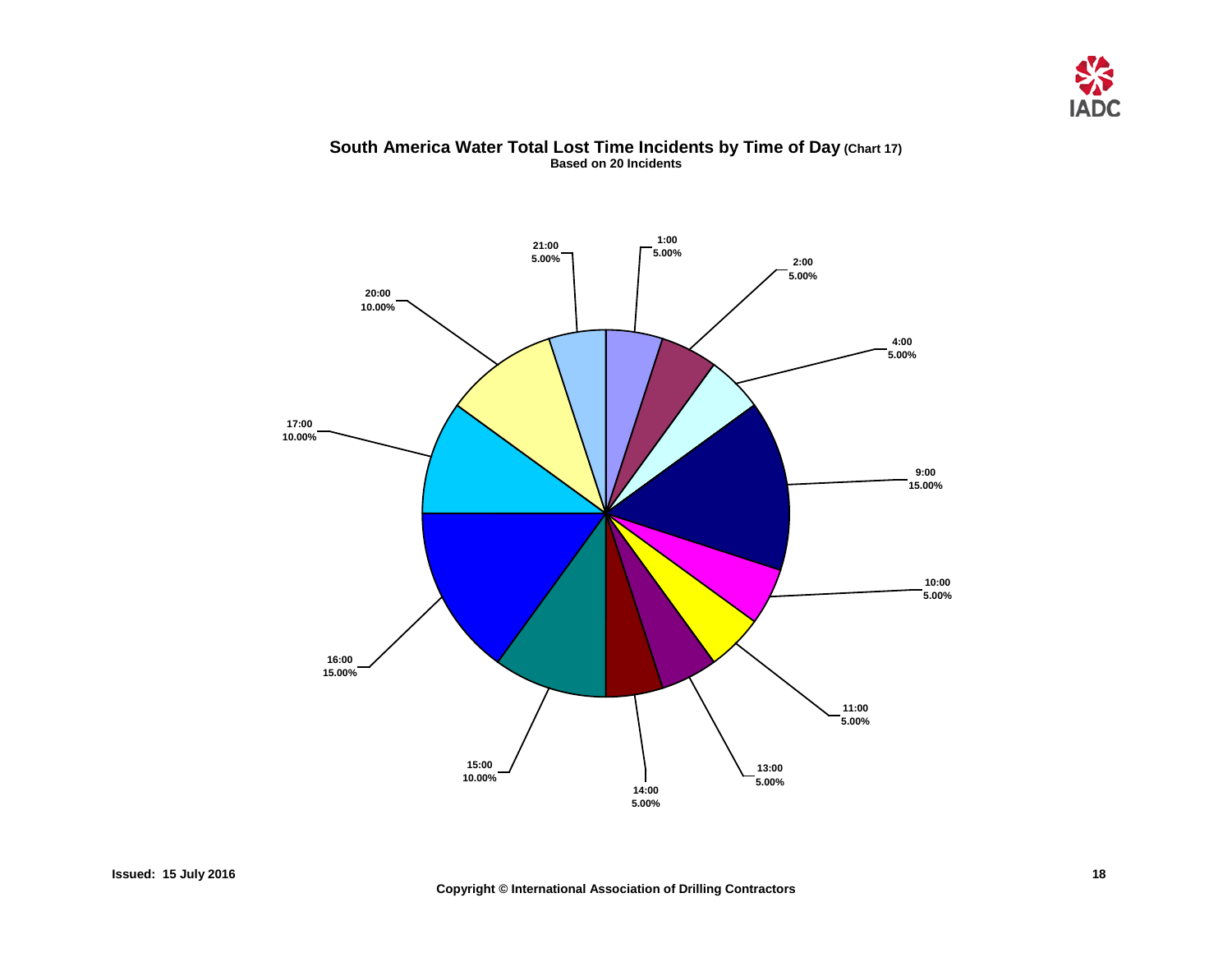

<span id="page-20-0"></span>

#### **South America Water Total Recordable Incidents by Time of Day (Chart 18) Based on 46 Incidents**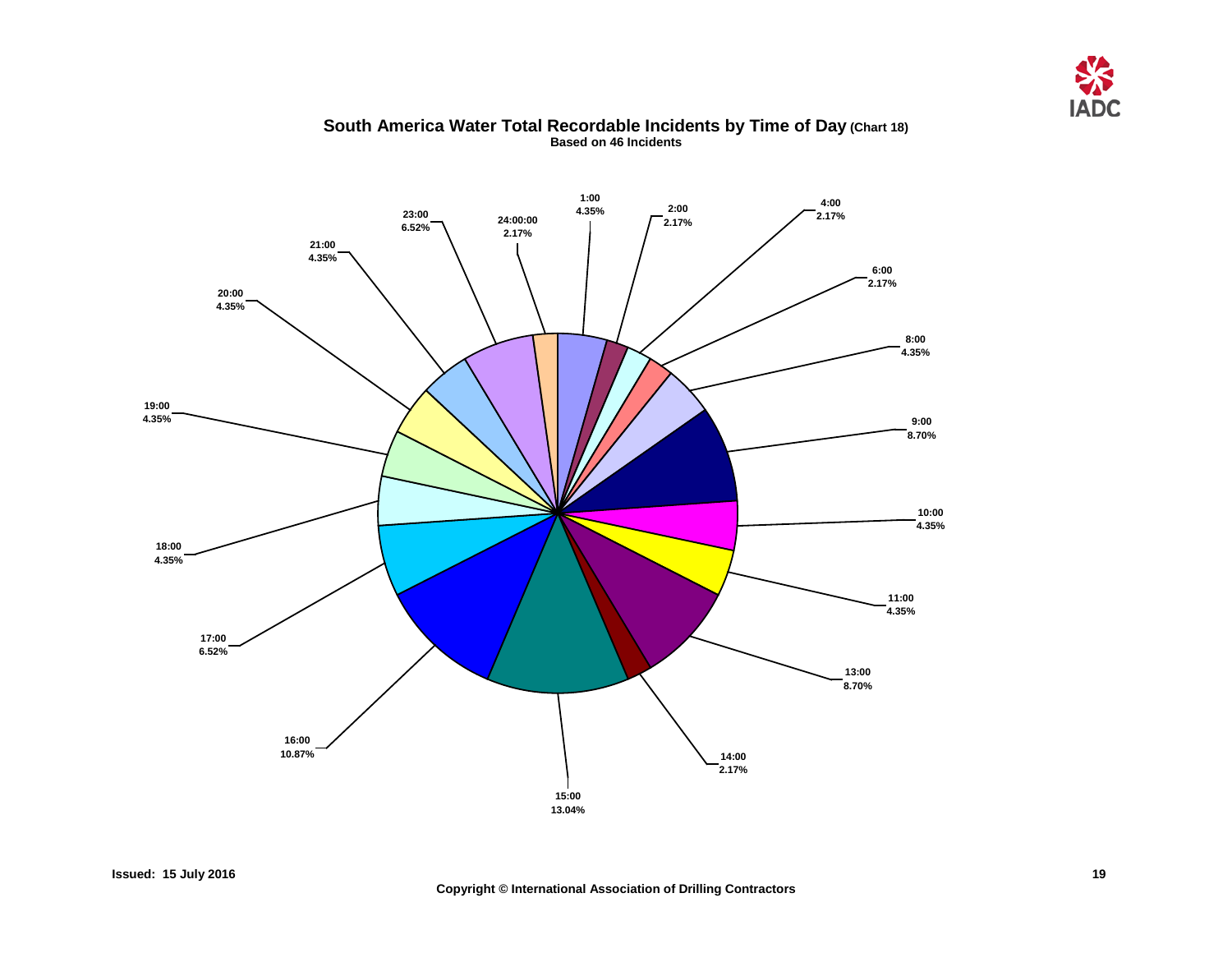

#### **South America Water Total Lost Time Incidents by Age (Chart 19) Based on 16 Incidents**